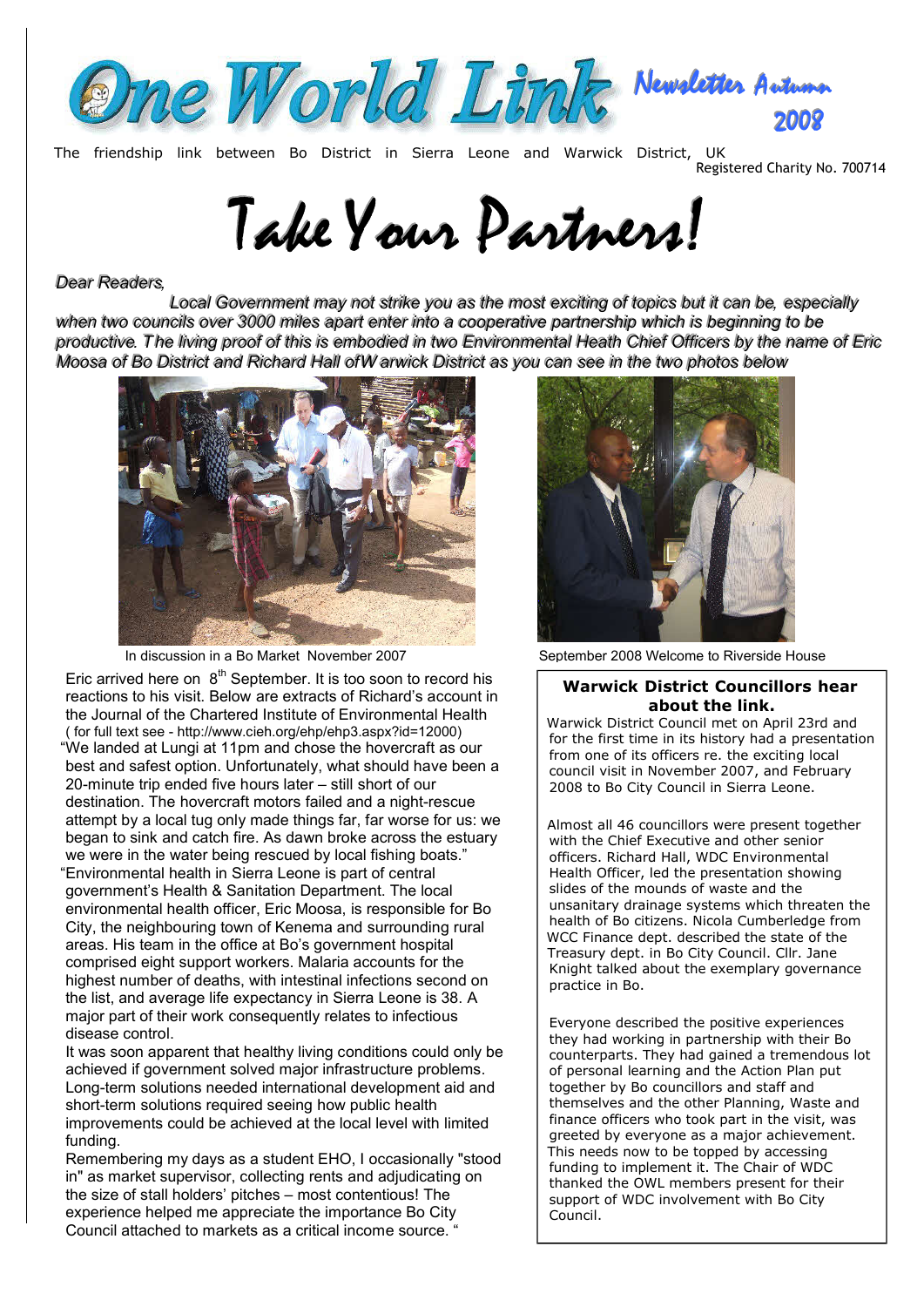# WOMEN'S GROUP REPORT

We have had two meetings of a core group of Val,Jane, Myf, Judith and Maria(+ baby!) We have decided that we need to have something to offer the wider female membership before we have an open meeting. We had given Jane a number of questions to ask Kayoma concerning our involvement in their activities. She had met with some 20 of the Kayoma women and reported that they were less enthusiastic about setting up a tailoring business in spite of having our

sewing machines. Hopefully they will keep a few of the best and give the others away. This is another reason to be really sure that what we send out they really would use!

They were talking about setting up a café to cater for those people using the community centre and might require funding for more pots and pans We were pleased to learn that Catherine Kamara was coming to visit us in February/March as one of our aims was to welcome women as official visitors to OWL

So now our main focus is on developing an oral history of women's life in this country which could be used in Bo. We are setting up three tasters for Jane to take out to Bo when she goes in November. They are a business woman, a woman who remembers life in the 1930s/1940s and a woman who has had to overcome difficulties. If these work we shall apply for funding from the Awards for All Lottery and extend the project to the local women here who have expressed an interest in Bo. We would also hope to encourage Bo women to produce a similar thing to send to us

I am pleased to report that Soroptimist International, of which I am a member has asked Leamington Soroptimists to support and adopt a Club being set up in Bo by the Freetown Soroptimists – apparently they already have a group of interested women



## Internet and Computers

John Myers sponsored cycle ride raised £1600 for OWL. The main purpose was to establish an internet connection with Bo OWL. £500 is on its way to Bo to establish a landline based connection if this does not work then a mobile connection will be looked at. The rest of the money will go into to Bo Development Fund which is now concentrating on provision for the Resource and IT Centre. The main purpose of the initial internet connection will be to enable better communication between Warwick and Bo OWL. In due course it is intended to develop a network on a broadband connection of sufficient bandwidth to enable access to the world wide web for educational purposes.

Danny Foulstone and Maada Fobay, the two leads on IT matters are in regular communication. Maada has written to say that "I have completed the setup of the 7 machines and they are running on a network at the proposed IT room downstairs this weekend. We can still get one machine connected using Tigo or Celtel while waiting for any proper setup. We hope to start IT training for Headteachers as first pilot project any time from now."

# Kenilworth School Africa Week



In March OWL and SLAWAD (Sierra Leone Association for Welfare and Development – Coventry) cooperated in the delivery of classroom sessions on reconciliation. The School's Africa week combines special lessons with stage shows to raise funds. Their fundraising efforts were very successful this year. In June we were delighted to receive a donation of £2500 (picture on left) from USU as a result of the Africa week events. We recognise the hard work that goes into making this week a success and in particular the enthusiasm of Mr Nahal and the students who are closely involved. The donation has gone to the Bo Development Fund,

# Personal News from Bo

From Jane Knight's visit in August" caught up with recent visitors to Leamington, Mary Bakarr and Hassan Feika. Mary has not been well and will be spending another 6 months in America next year. Hassan introduced his Freetown Colleague to the centre and they will be having their Conciliation and Resources strategic workshop at the centre as she thought it was a wonderful venue." "It was sad that Johannes Mallah is now unable to take part in OWL activities as he is not at all well. Everyone is worried about him and efforts are being made to see if anything can be done to relieve the effects of his stroke. Moussa Conteh had an operation while I was there but seems to be recovering."



I wonder how it will all be in a year's time? - Schools and adults accessing

information and maybe using the internet? The women running a café? The town rubbish separated, collected and disposed of, with fertiliser made from the organic waste materials? People viewing films on a regular basis and ? Only time will tell!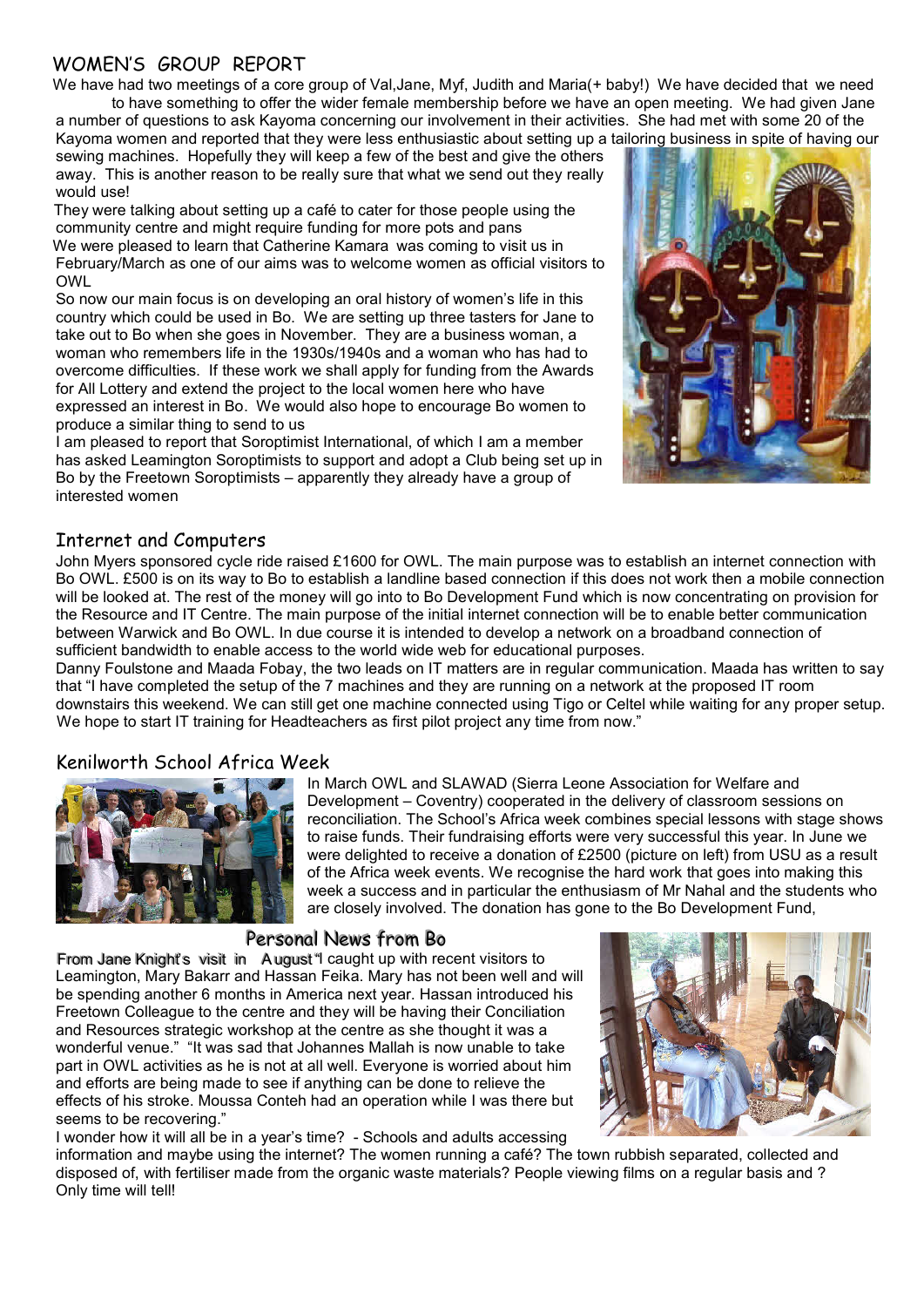# The *Y* outh of Bo are raring to go

Ever since two representatives of youth from Bo District in Sierra Leone visited Warwick and Leamington two years ago, young people in Bo have been waiting with bated breath to hear how they may link up with like minded young people in Warwick District. Now that they have their own building in the One World Link Community Centre (see Picture below) and will soon have their own internet connection, their expectations are very high. The young people of Bo have much in common with young people here; they are passionate about music and sport, they care about having a voice and human rights. Some of their experiences are very different. As children they have survived a period of civil war, and they live in a developing country where they lack many of the facilities and luxuries that are taken for granted in England.



### Our Vice Chair Jane Knight visited Bo in August and

writes 15 young people came to meet me on August 6th. They sent thanks to Warwick for the contribution we had made to the building of their office and store which is also now awaiting furnishing.

They went through their Action plan and in fact admitted there had been little progress on it as they had had no reasonable resources. The plan had included linking up with the senior and junior secondary school pupils. The latter they had managed to do. They could not do the radio discussion because of lack of funds, nor the football gala, nor a boxing match, or HIV sensitisation. The group had used some of their registration fees to acquire materials with which they had done some road maintenance and clearing. They are very anxious to get some board games together and ideally a table tennis table to draw people in. They liked the idea of

exchanging videos with Warwick youth. Before I left the youth group gave me some letters for prospective pen friends over here.

Ben Wesson and JoanneFisher have taken up the challenge of turning the youth link into a reality to the benefit and enjoyment at both ends. They are organising an open day in November which will give a taste of Africa to whet appetites  $-$  see panel on back page. If you would like to know more ring Ben or Joanne or visit our website to learn more about the link. www.oneworldlink.org.uk

Ben: 07771633393 Joanne: 07904 351247



Alpha Bah. Chair of Bo OWL youth section

# The Day of the African Child 16<sup>th</sup> June



This day which is observed throughout Africa especially in schools was initiated by the African Union in commemoration of the Soweto Massacre and with the intention of advancing the human rights of children. Many Bo schools celebrate the day with a variety of events and often a half day holiday. This year it was also celebrated by some of our schools, Shrubland Street, Kingsway, Clapham Terrace, Brookhurst, and Telford Infants, and some of them were able to communicate with their link school on the day or during the week.

Next year, we hope that it can be more widely celebrated with an event that may bring schools and others in the community together. All suggestions and offers of help will be gratefully received as planning needs to start well in advance.

two Telford pupils in Heine Memorial Scholl uniform